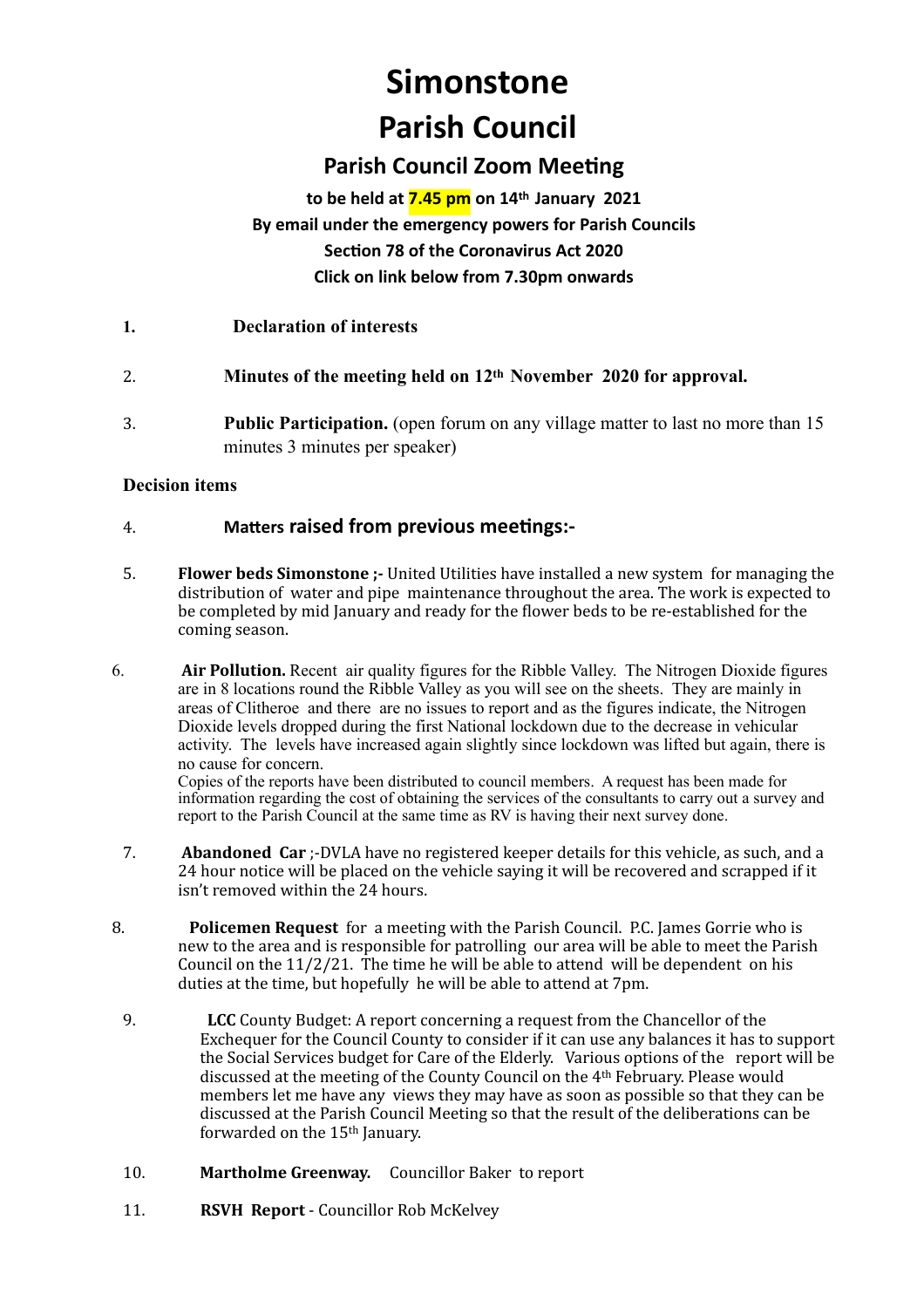a. **Offer for** Village hall applications for the Local Restrictions Support Grant

| Application No:<br>3/2020/0823 | Officer John Macholc: 01200414502                                                                                                               | Grid Reference 379144 436091 |  |  |
|--------------------------------|-------------------------------------------------------------------------------------------------------------------------------------------------|------------------------------|--|--|
| Applicant: Address             | Mr Eric Lonsdale, Foulds House Farm Sabden Road Simonstone BB12 9AD                                                                             |                              |  |  |
| Development Proposal           | Extension to agricultural building for livestock and storage. The building to<br>be constructed using concrete panels with timber boards above. |                              |  |  |
| Parish Council                 |                                                                                                                                                 |                              |  |  |

#### **12. Planning Applications**

| Application number<br>3/2020/0990<br>20/11/2020 | Officer Laura Eastwood: 01200 414                                                                                                          | Grid Reference 377662 433448 |  |  |  |
|-------------------------------------------------|--------------------------------------------------------------------------------------------------------------------------------------------|------------------------------|--|--|--|
| <b>Address</b>                                  | Time Technology Park Blackburn Road Simonstone BB12 7TY                                                                                    |                              |  |  |  |
| Proposal                                        | construction of four business units on land adjacent to existing business<br>units (ref 3/2017/0284). Applications for full consent        |                              |  |  |  |
| Parish Council                                  |                                                                                                                                            |                              |  |  |  |
| Application $3/2021/0005$                       | Officer<br>Laura Eastwood 01200 414493                                                                                                     | Grid Reference 377634 435623 |  |  |  |
| Address                                         | The Old Stables Trapp Lane Simonstone BB12 7OW                                                                                             |                              |  |  |  |
| Development Proposal                            | Proposed structure to provide ancillary storage for equipment, feed, bedding and<br>materials, for use in the adjacent equestrian facility |                              |  |  |  |
| Parish Council                                  |                                                                                                                                            |                              |  |  |  |
|                                                 |                                                                                                                                            |                              |  |  |  |

Application3/2020/105517/12/2020 | Officer Ben Taylor:01200 41450 | Grid Reference 377192 434529

| the concerns regarding recent operations on the track. The matter has been referred |
|-------------------------------------------------------------------------------------|
| to the Leader of LCC Mps of Ribble Valley Hyndburn and Burnley as requested.        |
| Councillor Peat was to discuss the matter with County Councilor Albert Atkinson     |

Address Mayfield Whalley Road Simonstone BB12 7HT

Development Proposal Proposed single storey extension and dormer to rear

13. **Councillor Pollard**. Request for information.

and report back to the Council.

14. **Readstone Environment Group** held their AGM on the 2<sup>nd</sup> December and have sent details of their Litter Picking programme for the winter.

## 15. **Christmas 2020:** -

Chairman's report -

Parish Council

a. Owing to the lockdown and the cancellation of the Christmas Party, Parish Council members distributed 120 packs of biscuits which had been donated by Farmhouse Fare, to the elderly members of the Parish. The Company has been thanked for its kindness and generosity.

a. Development of the Disused Railway- A communication has been sent expressing

b. Due to the above generosity it has been suggested that the Parish Council considers offering the unused budgeted amount intended for the Christmas party to the Village School so that any youngsters who missed out on the allocation of computers could now be issued with one in order that they can take advantage of online learning.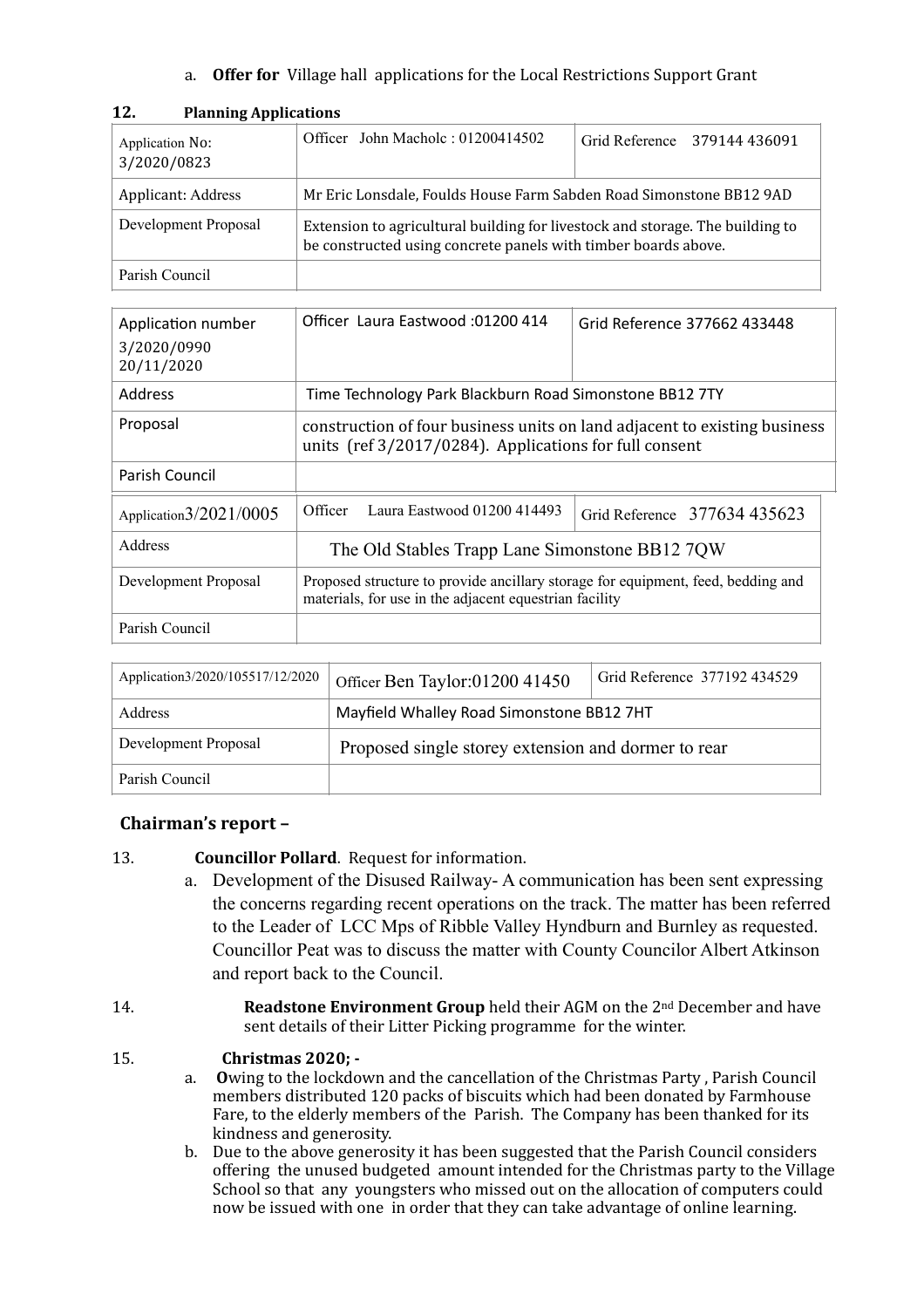16. **Christmas 2021** dates for consideration, **applications** for the Local Restrictions **Support Grant(closed**)

- a. **Christmas Tree Light switch on** 29th November/6th December and request to Rotary for assistance.
- b. Suggestions Party for elderly date 11<sup>th</sup> December, Entertainment?
- c. Christmas gift or Biscuits.

#### **17. Finance**

**a.** Account **s** for payment i. SBA Audit costs £200.00

**18. Next Parish Council** meeting is on the 11<sup>th</sup> February 2021 @7pm

I R Hirst Parish Clerk.....................

-------------------------------------------------------------------------------------------

#### **Christmas parcel report 2020.**

Thank you Rob. I have amended the lists. I think the operation went without any serious mishaps. We delivered 120 parcel, with no complaints to date.

One was delivered to the wrong street initially but was returned to me and I delivered it to the correct address so it was not a problem.

There were some additional people who were not on the original list who were catered for. I have updated the list as a result of members cooperation

Christmas tree arrived 2 days late due to a change of personnel at the supplier who didn't inform us in time.

| <b>Ribble Valley Borough Council</b><br>Meeting Cycle January 2021 - May 2021 |              |             |                               |                          |  |
|-------------------------------------------------------------------------------|--------------|-------------|-------------------------------|--------------------------|--|
| <b>MEETINGS</b>                                                               | Day          | <b>TIME</b> | 4 <sup>TH</sup> CYCLE<br>2021 | <b>5TH CYCLE</b><br>2021 |  |
| <b>Community Services</b>                                                     | <b>Tues</b>  | 6.30pm      | 5 Jan                         | 9 March                  |  |
| <b>Planning and</b><br><b>Development</b>                                     | <b>Thurs</b> | 6.30pm      | 7 Jan                         | 11 March                 |  |
| Personnel                                                                     | Wed          | 6.30pm      | 13 Jan                        | 17 March                 |  |
| <b>Health &amp; Housing</b>                                                   | <b>Thurs</b> | 6.30pm      | 14 Jan                        | 18 March                 |  |
| Licensing                                                                     | <b>Tues</b>  | 6.30pm      | 26 Jan                        | 23 March                 |  |
| <b>Economic Development</b>                                                   | <b>Thurs</b> | 6.30pm      | 21 Jan                        | 25 March                 |  |
| <b>Policy &amp; Finance</b>                                                   | <b>Tues</b>  | 6.30pm      | 19 Jan + 2<br>Feb             | <b>30 March</b>          |  |
| <b>Parish Liaison</b>                                                         | <b>Thurs</b> | 6.30pm      | 28 Jan                        | 1 April                  |  |

**-----------------------------------------------------------------------------**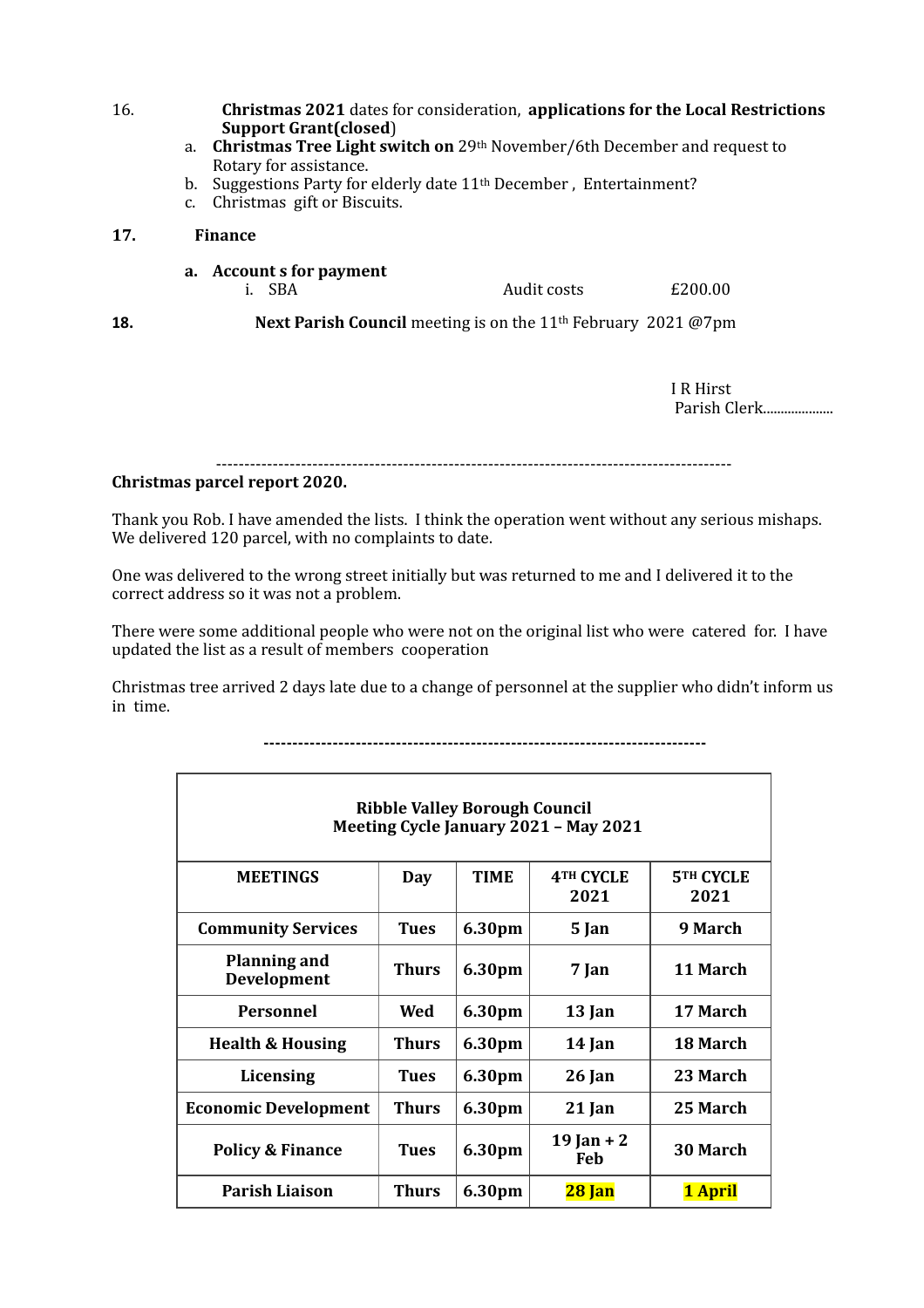| Planning &<br>Development   | <b>Thurs</b> | 6.30pm | 4 Feb         | 15 April |
|-----------------------------|--------------|--------|---------------|----------|
| <b>Accounts &amp; Audit</b> | Wed          | 6.30pm | <b>10 Feb</b> | 14 April |
| <b>Full Council</b>         | <b>Tues</b>  | 6.30pm | 2 March       | 27 April |